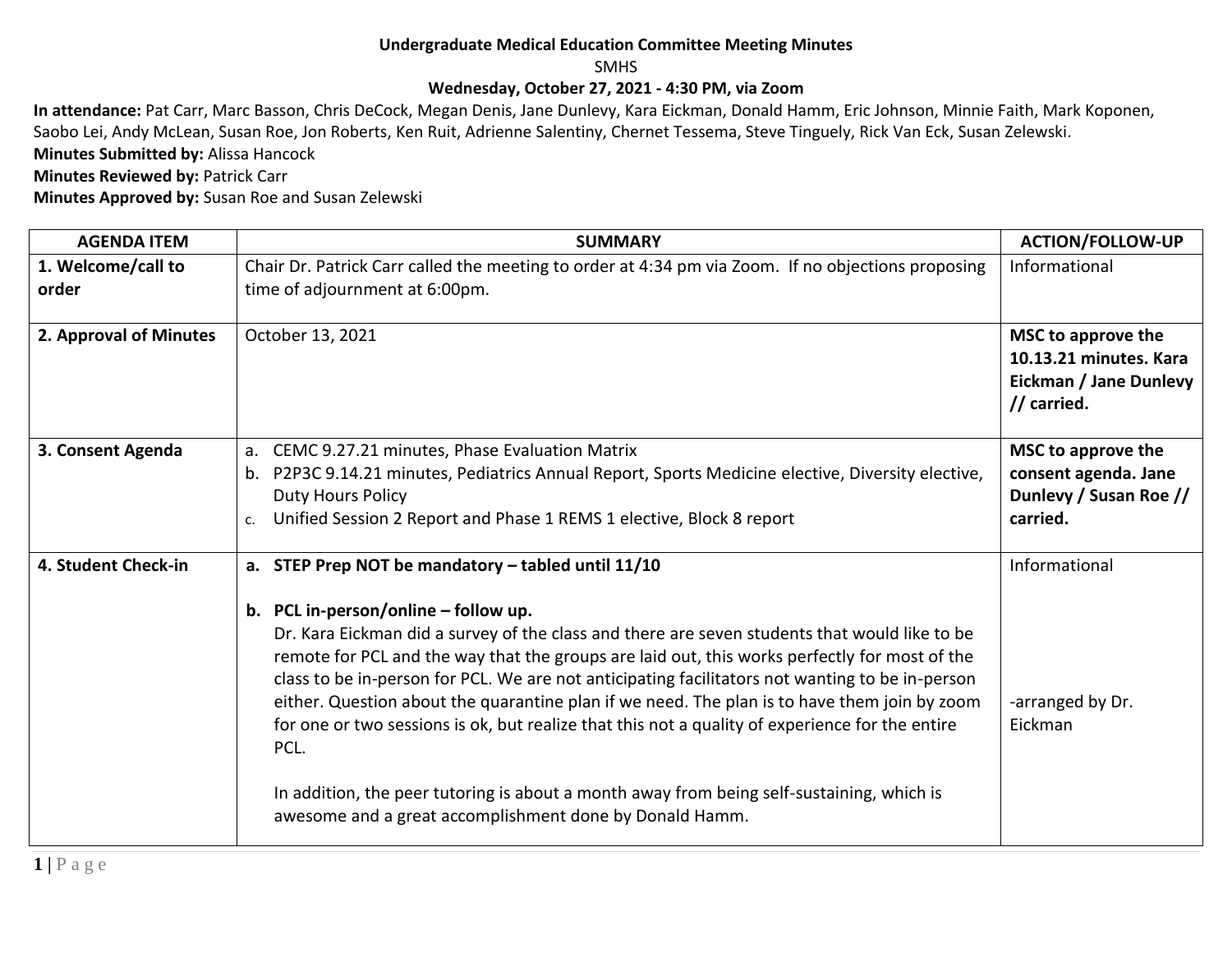| <b>5. Committee Reports</b> | a. Committee Reports<br>i. Committees<br>a. P2P3C<br>1. Residency Policy<br>This is a GMEC policy and they are looking for our input as it will affect our<br>students. We only recommend that non-UND residents and fellows be added to                                                                                                                                                                                                                                                                                                                                                                                                                | MSC to approve the<br><b>Residents as Teacher</b><br>policy with the<br>recommendation that<br>non-UND residents and<br>fellows as well. Susan |
|-----------------------------|---------------------------------------------------------------------------------------------------------------------------------------------------------------------------------------------------------------------------------------------------------------------------------------------------------------------------------------------------------------------------------------------------------------------------------------------------------------------------------------------------------------------------------------------------------------------------------------------------------------------------------------------------------|------------------------------------------------------------------------------------------------------------------------------------------------|
|                             | follow the policy as well.                                                                                                                                                                                                                                                                                                                                                                                                                                                                                                                                                                                                                              | Zelewski / Kara<br>Eickman // carried.                                                                                                         |
|                             | 2. Clerkship Re-examination Procedure<br>Students have requested that the re-examination of a failed clerkship shelf exam<br>procedure be changed and the administrative staff requested that this procedure<br>be in writing for consistency across campuses.<br>Students will have 4-months or before starting phase 3 to schedule their re-<br>examination in consultation of their academic advisor. If they decide to take it<br>during another clerkship they will not be giving extra study time but they can use<br>their one vacation day to take the exam. This will provide students with some<br>flexibility.                               | MSC to approve the<br><b>Clerkship Re-</b><br>examination<br>Procedure. Susan Roe /<br>Kara Eickman //<br>carried.                             |
|                             | b. CEMC<br>1. Recommendation to adopt the Curriculum as Whole Template for curriculum<br>evaluation and Unit Templates<br>a. Phase Reports - Already approved by UMEC but attached for reference.<br>The whitepaper for the Curriculum as a Whole will be coming to UMEC<br>again for approval as there have been updates since the last approval in<br>May 2021. Phase reports that were presented at the curriculum retreat<br>have already been completed for this year and the Curriculum as a Whole<br>report is coming soon. CEMC is providing the data for Pat Carr and Rick Van<br>Eck to analyze into a report for UMEC to review and discuss. | MSC to adopt the<br><b>Curriculum as Whole</b><br>Report template. Susan<br>Roe / Susan Zelewski //<br>carried.                                |
|                             | In the table there are questions that we must ask and evaluate the<br>curriculum by because LCME has deemed them important but we also ask<br>additional questions that we feel are important to evaluate as well. The<br>second column of questions is to evaluate if the metrics are meeting met<br>to our standards. The last columns are to evaluate the method of analysis                                                                                                                                                                                                                                                                         |                                                                                                                                                |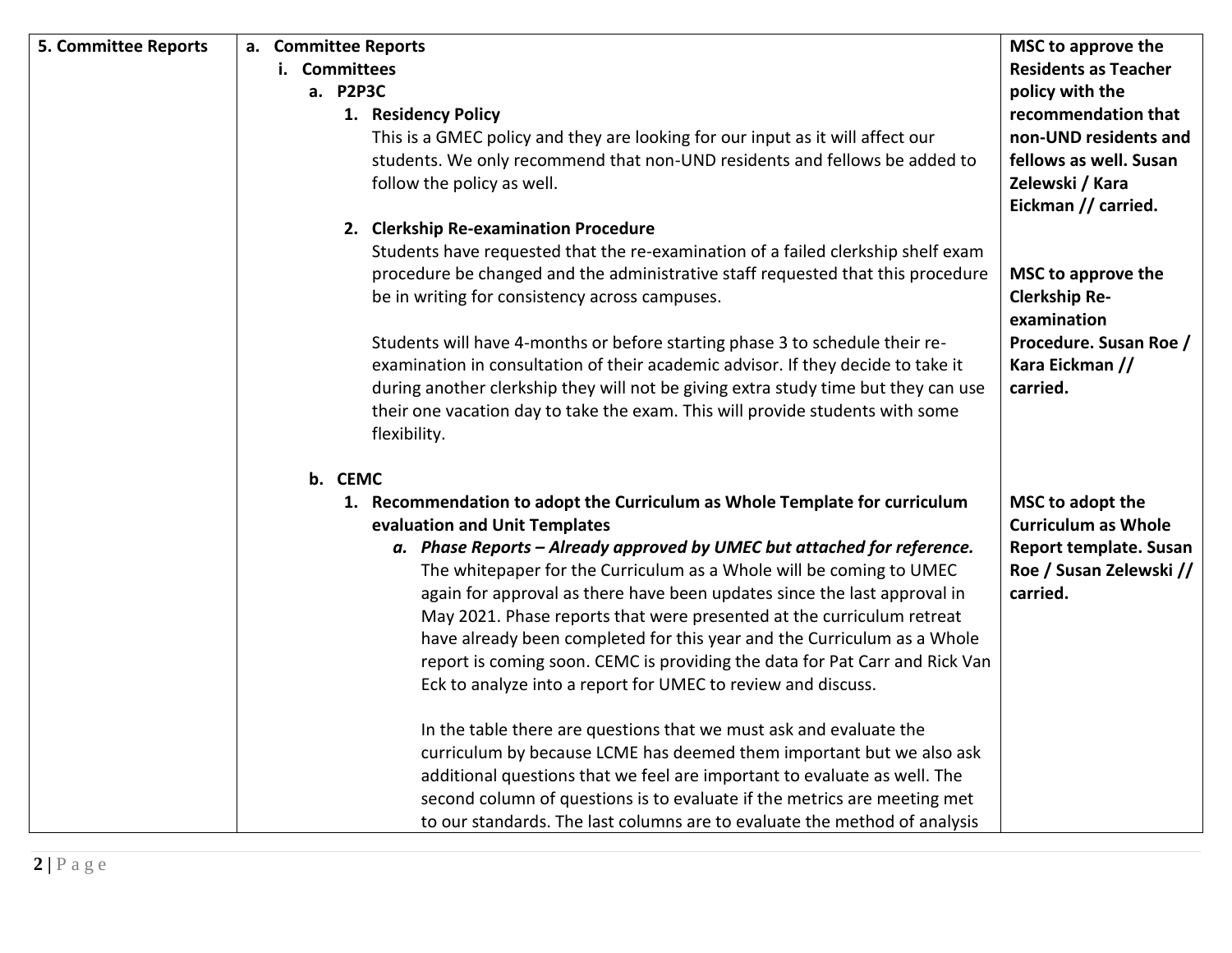| to address in the curriculum.                                                                                                                                                                                                                                                                                                                                                                                                                                                                                                                                                                                                                                                                                                                                                                                                                                                                                                                                       | and if a standard is being met or not. Then we must discuss what we need                                         |
|---------------------------------------------------------------------------------------------------------------------------------------------------------------------------------------------------------------------------------------------------------------------------------------------------------------------------------------------------------------------------------------------------------------------------------------------------------------------------------------------------------------------------------------------------------------------------------------------------------------------------------------------------------------------------------------------------------------------------------------------------------------------------------------------------------------------------------------------------------------------------------------------------------------------------------------------------------------------|------------------------------------------------------------------------------------------------------------------|
| c. P1C<br>1. Phase 1 Inclusive Elective<br>The elective is 2-weeks in length and they will designing the course for Med Prep<br>that will be taught in another elective over the summer. They will be learning<br>adult learning and curriculum development with an emphasis on cultural<br>responsiveness and inclusion. Students will be graded on participation and their<br>written work.<br>A question that the committee did ask was once the course is developed will this<br>elective continue for modification of the course?                                                                                                                                                                                                                                                                                                                                                                                                                              | MSC to approve the<br>Inclusive elective with<br>the clarification. Susan<br>Roe / Susan Zelewski //<br>carried. |
| 2. Phase Evaluation Matrix<br>Was reviewed and would like to recommend that there be a clarity that feedback<br>is received through faculty department meetings as well as committee structure<br>meetings. This recommendation was approved by Phase 1 Committee yesterday.                                                                                                                                                                                                                                                                                                                                                                                                                                                                                                                                                                                                                                                                                        | <b>MSC to approve with</b><br>the recommended<br>changes. Kara Eickman<br>/ Susan Zelewski //<br>carried.        |
| In addition there was discussion about reminding faculty to end 10 minutes<br>before the hour to give students them a break between lectures, and the possible<br>positive reinforcement, since we still seem to be having this issue over the last<br>year. A point was made that is can be difficult to end early as we have already<br>asked faculty to reduce the amount of content they are teaching and now include<br>clinical capsules and to shorten their lecture time by 10 minutes but if students<br>ask questions that sometimes can take more time to fully answer their question.<br>This is a reoccurring issue that we have not found a good solution to so far. At the<br>moment the best solution seems to be that all lectures are recorded and students<br>can go back to watch the part a lecture that they have missed. There is no simple<br>solution that can be made today, but something we can try to work towards a<br>middle ground. |                                                                                                                  |
| d. DQIP - Office of Medical Accreditation: EASRC/SASRC/FASRC<br>Our final report will be submitted to LCME very soon. The sub-groups that were                                                                                                                                                                                                                                                                                                                                                                                                                                                                                                                                                                                                                                                                                                                                                                                                                      |                                                                                                                  |
| created to keep the students engaged in helping to finding the causes and find                                                                                                                                                                                                                                                                                                                                                                                                                                                                                                                                                                                                                                                                                                                                                                                                                                                                                      |                                                                                                                  |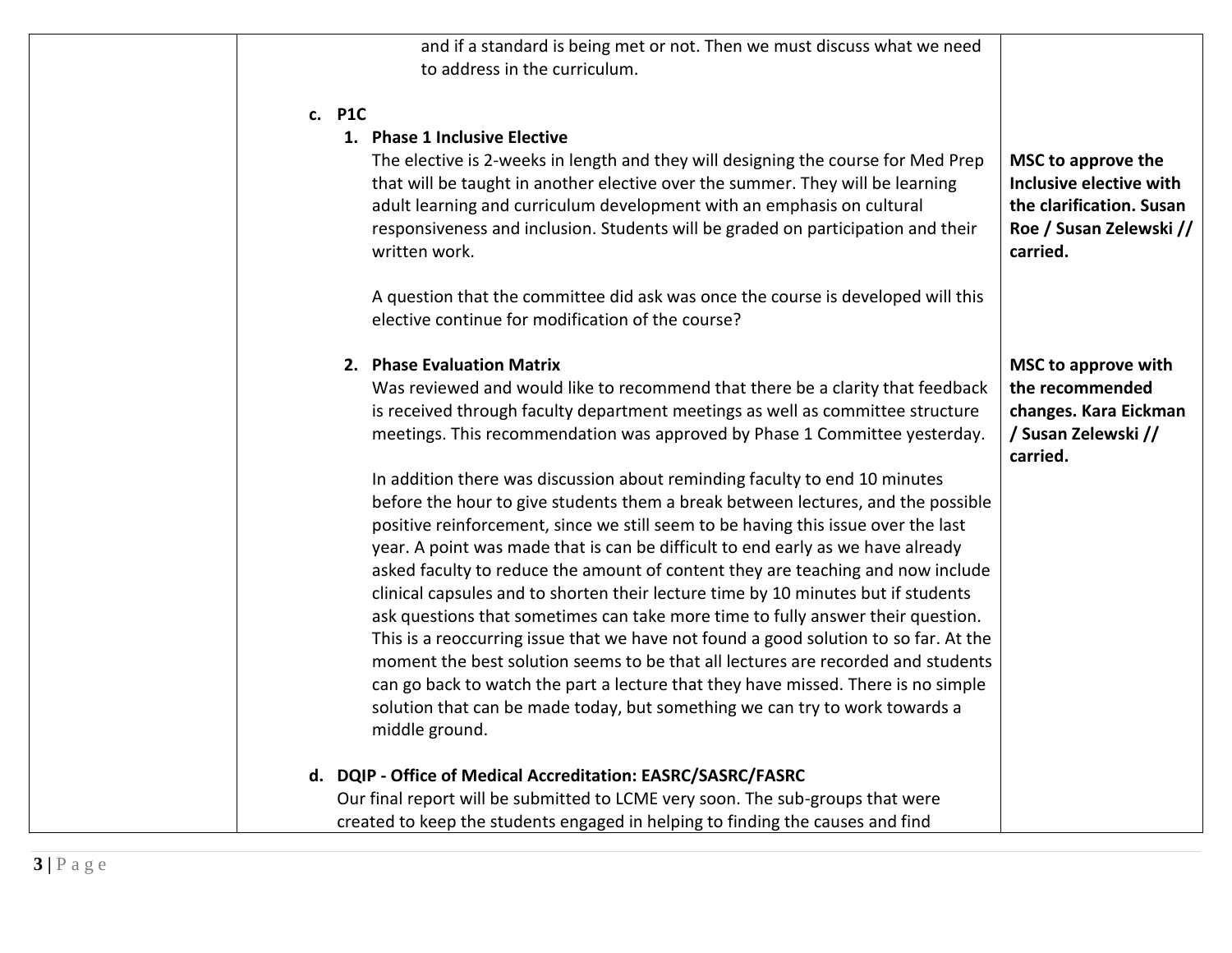|                          | solutions have been working with the LCME preparation leaders and providing<br>progress reports. The big issue that was discussed this week was lectures going over                                                                                                                                                                                                                                                                                                                                                                                   |                                                                                                                                                                                         |
|--------------------------|-------------------------------------------------------------------------------------------------------------------------------------------------------------------------------------------------------------------------------------------------------------------------------------------------------------------------------------------------------------------------------------------------------------------------------------------------------------------------------------------------------------------------------------------------------|-----------------------------------------------------------------------------------------------------------------------------------------------------------------------------------------|
|                          | time.                                                                                                                                                                                                                                                                                                                                                                                                                                                                                                                                                 |                                                                                                                                                                                         |
|                          | e. Ad hoc Committees                                                                                                                                                                                                                                                                                                                                                                                                                                                                                                                                  |                                                                                                                                                                                         |
| <b>6. Special Orders</b> | a. Standard 12 Review<br>The only recommended changes were table 12.0-3 table there are rows that state similar areas<br>and recommend that there are row headings instead of having a column to list that heading for<br>several rows.<br>In 12.8, the first question has three sub-sections to the question. The narrative for each of the<br>sub-sections are all into one answer and recommend that the answers should be broken down<br>into each sections question.                                                                             | MSC to accept the<br><b>Standard 12 review.</b><br>Kara Eickman / Susan<br>Roe // carried.                                                                                              |
|                          | b. Language for committee chair pro-tem in elected chair absence<br>i. Proposed language: In the absence of the chair or co-chair of a committee, the committee may elect<br>a chair pro-tem for that meeting only and the committee may conduct business as long as the other<br>requirements of the committee are met. These conditions shall not apply to either the medical<br>student academic performance, or admissions committees.<br>This would also apply to all committee's related connected to UMEC except MSAC and MSAPC<br>committees. | MSC to approve the<br>new language to the<br>governance document<br>to add chair pro-tem,<br>except for admissions<br>and MSAPC and MSAC.<br>Kara Eickman / Chris<br>DeCock // carried. |
|                          | c. Review of Medical Program Competencies                                                                                                                                                                                                                                                                                                                                                                                                                                                                                                             | Tabled                                                                                                                                                                                  |
|                          | d. Unit 1 Evaluations and outcome of Heads UP! Meeting<br>This meeting went very well and it was mandatory for the class. They have requested that we<br>still de-anonymize their narrative comments in feedback and if there are inappropriate<br>comments that we meet with those individual students. Because the meeting was mandatory<br>the entire class heard the discussion is aware of the process now and they all received the<br>reminder of what is appropriate constructive feedback.                                                   | Informational                                                                                                                                                                           |
|                          | e. GQ questions below 10 <sup>th</sup> percentile on benchmarking                                                                                                                                                                                                                                                                                                                                                                                                                                                                                     | Tabled                                                                                                                                                                                  |